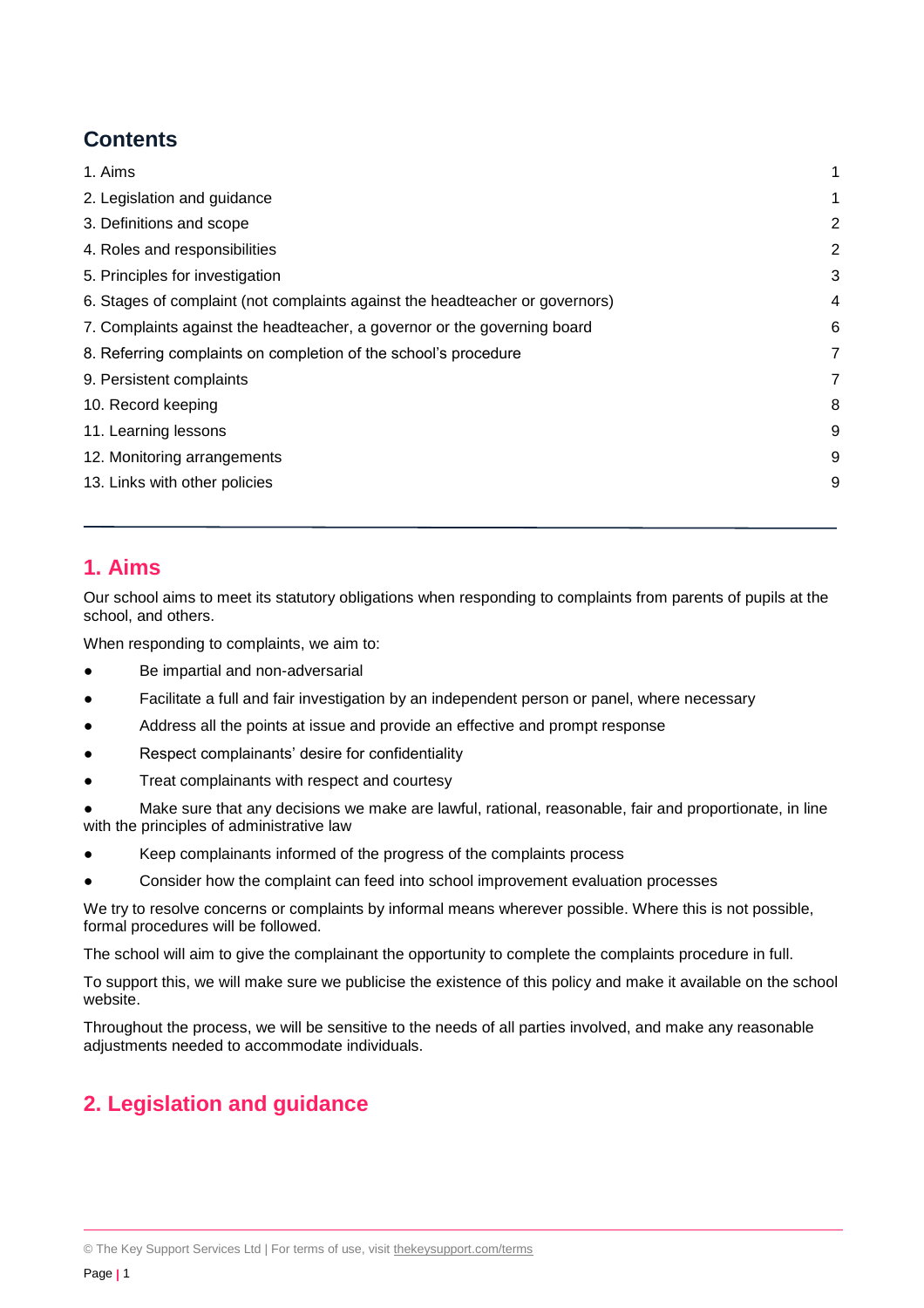This document meets the requirements of section 29 of the **Education Act 2002**, which states that schools must have and make available a procedure to deal with all complaints relating to their school and to any community facilities or services that the school provides.

It is also based on [guidance for schools on complaints procedures](https://www.gov.uk/government/publications/school-complaints-procedures) from the Department for Education (DfE), including the model procedure, and model procedure for dealing with serial and unreasonable complaints.

In addition, it addresses duties set out in the **Early Years Foundation Stage statutory framework** with regards to dealing with complaints about the school's fulfilment of Early Years Foundation Stage requirements.

## <span id="page-1-0"></span>**3. Definitions and scope**

#### **3.1 Definitions**

The DfE guidance explains the difference between a concern and a complaint:

● A **concern** is defined as "an expression of worry or doubt over an issue considered to be important for which reassurances are sought"

A **complaint** is defined as "an expression of dissatisfaction however made, about actions taken or a lack of action"

## **3.2 Scope**

The school intends to resolve complaints informally where possible, at the earliest possible stage.

There may be occasions when complainants would like to raise their concerns formally. This policy outlines the procedure relating to handling such complaints.

This policy does **not** cover complaints procedures relating to:

- **Admissions**
- Statutory assessments of special educational needs (SEN)
- Safeguarding matters
- **Exclusion**
- Whistle-blowing
- Staff grievances
- Staff discipline

Please see our separate policies for procedures relating to these types of complaint.

- School re-organisation proposals
- Curriculum
- Collective worship

Complaints about services provided by other providers who use school premises or facilities should be directed to the provider concerned.

## <span id="page-1-1"></span>**4. Roles and responsibilities**

#### **4.1 The complainant**

The complainant will get a more effective and timely response to their complaint if they:

Follow these procedures

<sup>©</sup> The Key Support Services Ltd | [thekeysupport.com/terms](https://thekeysupport.com/terms-of-use)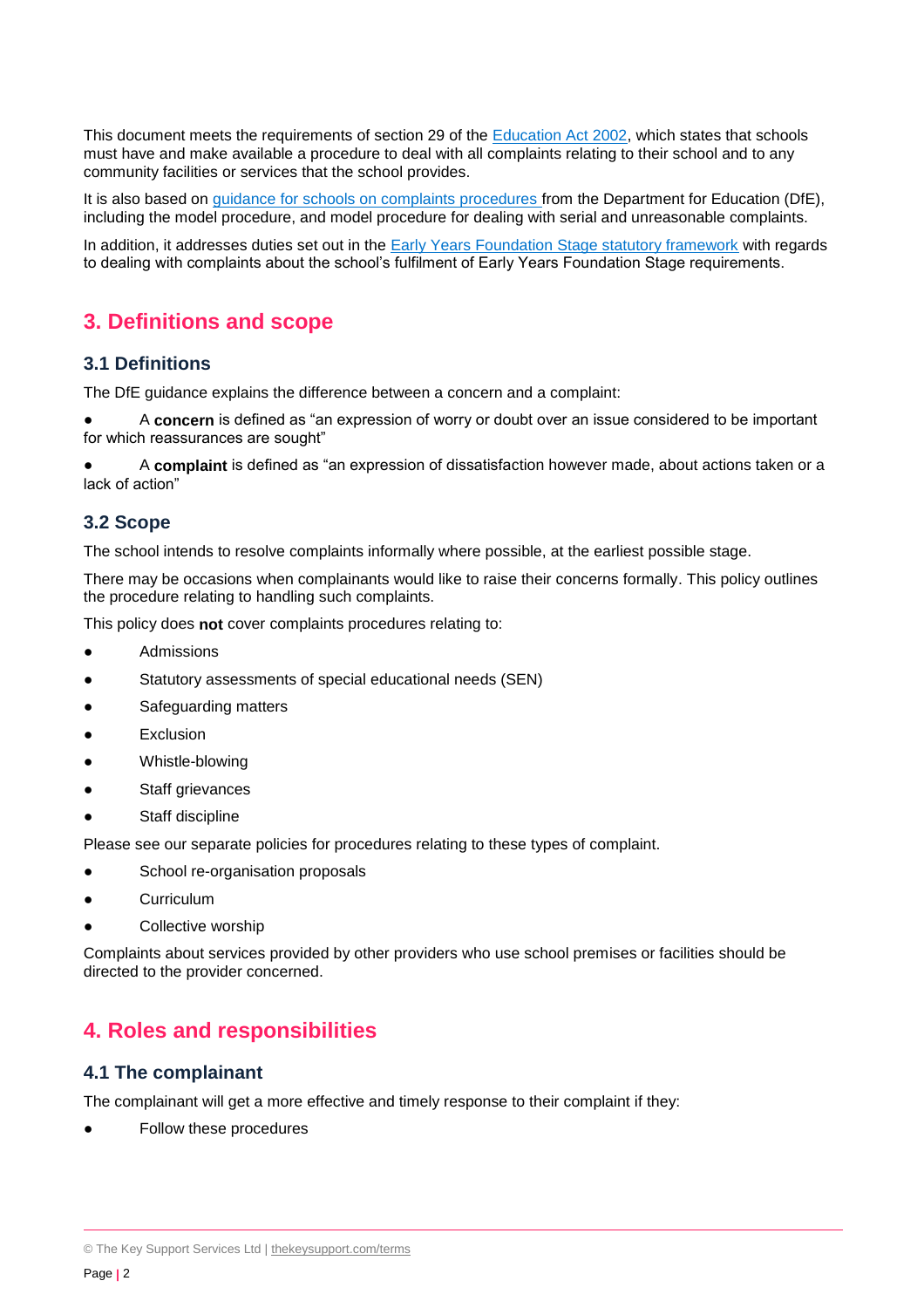Co-operate with the school throughout the process, and respond to deadlines and communication promptly

- Ask for assistance as needed
- Treat all those involved with respect
- Not publish details about the complaint on social media

### **4.2 The investigator**

An individual will be appointed to look into the complaint, and establish the facts. They will:

- Interview all relevant parties, keeping notes
- Consider records and any written evidence and keep these securely

Prepare a comprehensive report to the headteacher or complaints committee which includes the facts and potential solutions

### **4.3 The complaints co-ordinator**

The complaints co-ordinator can be:

- The headteacher
- The designated complaints governor
- Any other staff member providing administrative support

The complaints co-ordinator will:

- Keep the complainant up to date at each stage in the procedure
- Make sure the process runs smoothly by liaising with staff members, the headteacher, chair of governors, clerk and Norfolk County Council.
- Be aware of issues relating to:
- o Sharing third party information

o Additional support needed by complainants, for example interpretation support or where the complainant is a child or young person

Keep records

#### **4.4 Clerk to the governing board**

The clerk will:

Be the contact point for the complainant and the complaints committee, including circulating the relevant papers and evidence before complaints committee meetings

- Arrange the complaints hearing
- Record and circulate the minutes and outcome of the hearing

## **4.5 Committee chair**

The committee chair will:

Chair the meeting, ensuring that everyone is treated with respect throughout

<span id="page-2-0"></span>Make sure all parties see the relevant information, understand the purpose of the committee, and are allowed to present their case

## **5. Principles for investigation**

When investigating a complaint, we will try to clarify:

<sup>©</sup> The Key Support Services Ltd | [thekeysupport.com/terms](https://thekeysupport.com/terms-of-use)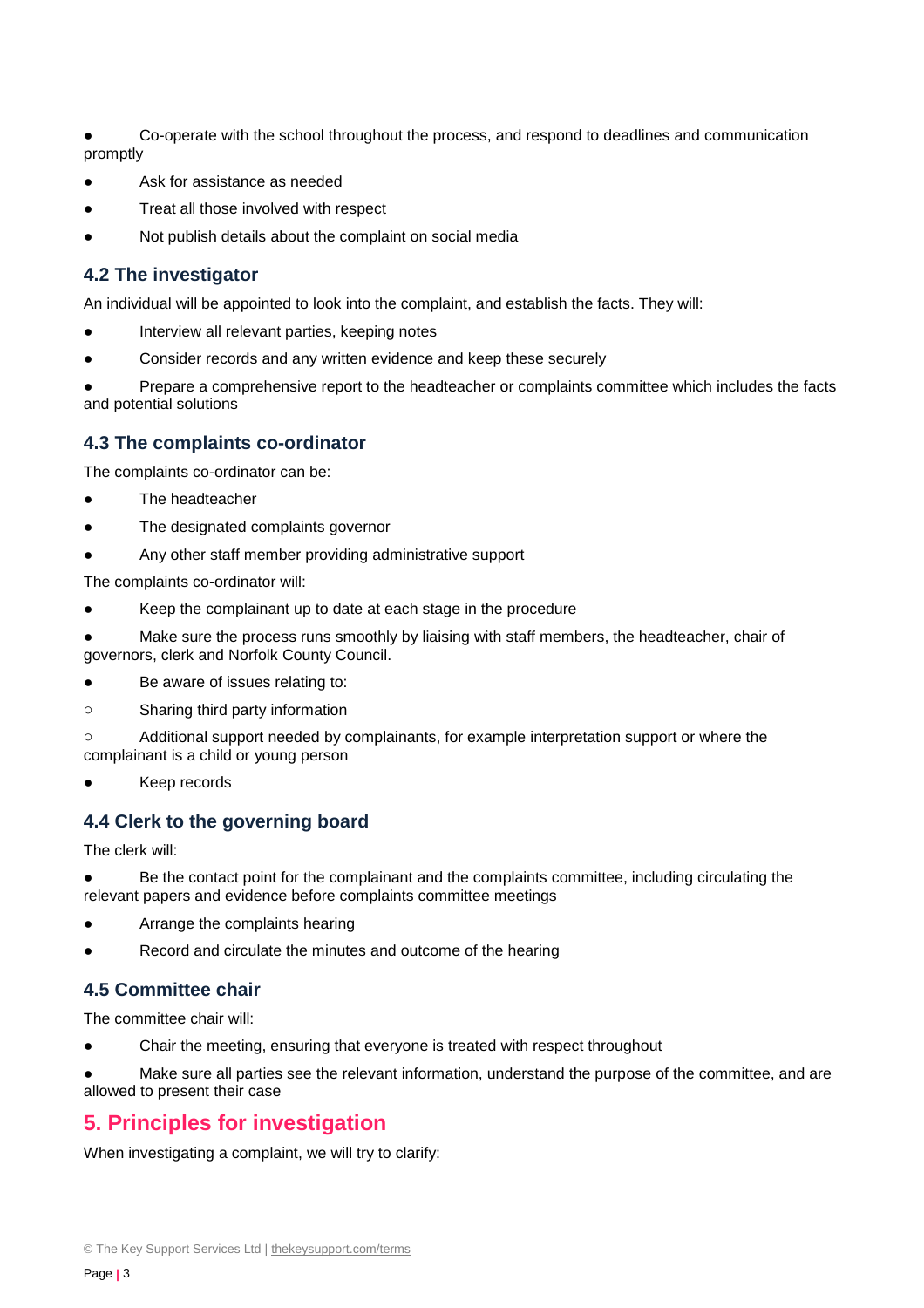- What has happened
- Who was involved
- What the complainant feels would put things right

### **5.1 Time scales**

The complainant must raise the complaint within 3 months of the incident. If the complaint is about a series of related incidents, they must raise the complaint within 3 months of the last incident.

We will consider exceptions to this time frame in circumstances where there were valid reasons for not making a complaint at that time and the complaint can still be investigated in a fair manner for all involved.

When complaints are made out of term time, we will consider them to have been received on the first school day after the holiday period.

If at any point we cannot meet the time scales we have set out in this policy, we will:

- Set new time limits with the complainant
- Send the complainant details of the new deadline and explain the delay

### **5.2 Complaints about our fulfilment of early years requirements**

We will investigate all written complaints relating to the school's fulfilment of the Early Years Foundation Stage requirements, and notify the complainant of the outcome within 28 days of receiving the complaint. The school will keep a record of the complaint (see section 10) and make this available to Ofsted on request.

Parents and carers can notify Ofsted if they believe that the school is not meeting Early Years Foundation Stage requirements, by calling 0300 123 4666, or by emailing [enquiries@ofsted.gov.uk.](mailto:enquiries@ofsted.gov.uk) An online contact form is also available at [https://www.gov.uk/government/organisations/ofsted#org-contacts.](https://www.gov.uk/government/organisations/ofsted#org-contacts)

We will notify parents and carers if we become aware that the school is to be inspected by Ofsted. We will also supply a copy of the inspection report to parents and carers of children attending the setting on a regular basis.

## <span id="page-3-0"></span>**6. Stages of complaint (not complaints against the headteacher or governors)**

#### **6.1 Stage 1: informal**

The school will take informal concerns seriously and make every effort to resolve the matter quickly. It may be the case that the provision or clarification of information will resolve the issue.

The complainant should raise the complaint as soon as possible with the relevant member of staff or the headteacher as appropriate, either in person or by letter, telephone or email. If the complainant is unclear who to contact or how to contact them, they should contact the school office by phone or email.

The school will acknowledge informal complaints within 2 school days, and investigate and provide a response within 3 school days.

The informal stage will involve a meeting between the complainant and the headteacher and the subject of the complaint, as appropriate.

If the complaint is not resolved informally, it will be escalated to a formal complaint.

## **6.2 Stage 2: formal**

Formal complaints can be raised:

- By letter or email
- Over the phone

<sup>©</sup> The Key Support Services Ltd | [thekeysupport.com/terms](https://thekeysupport.com/terms-of-use)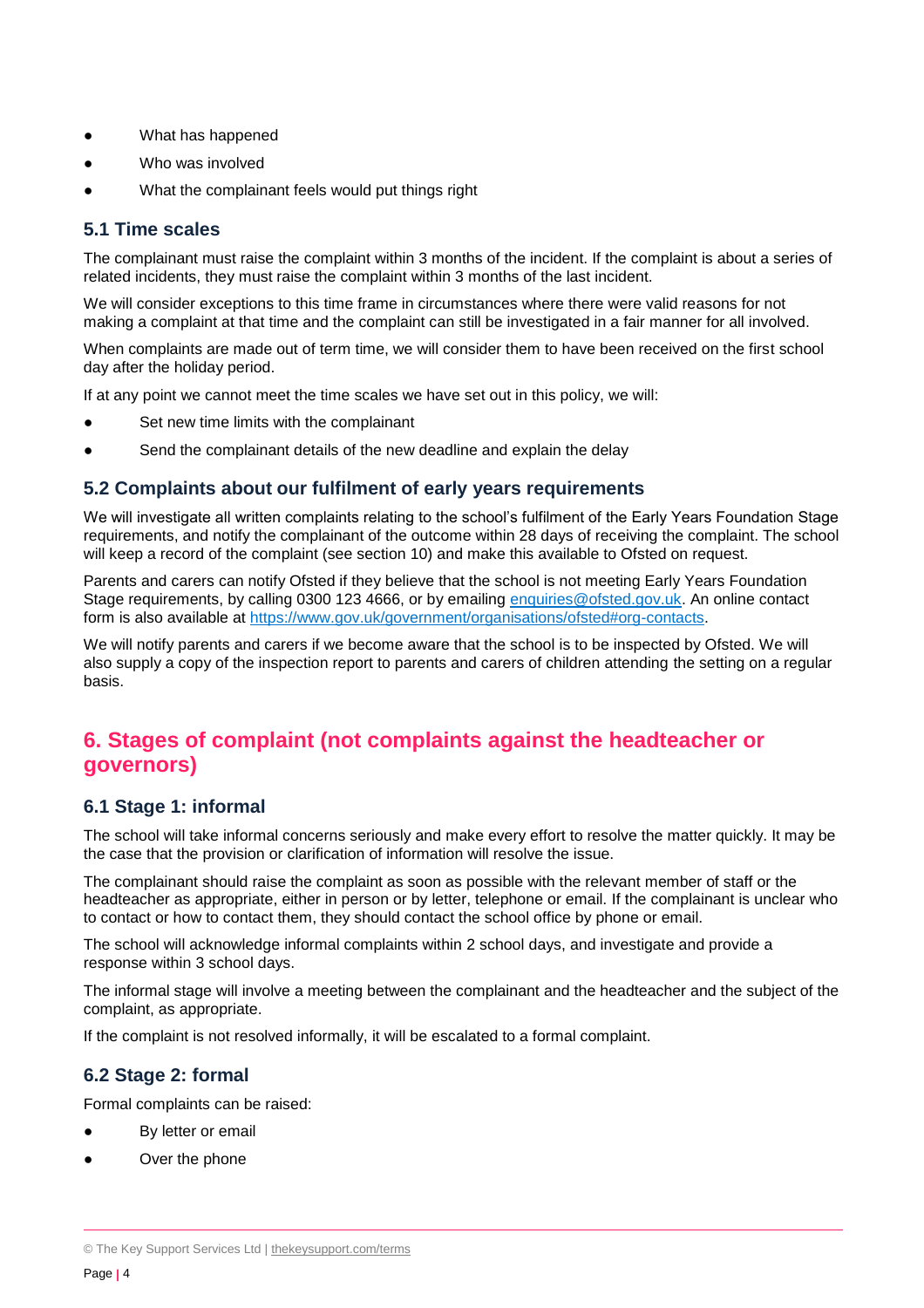- In person
- By a third party acting on behalf of the complainant

The complainant should provide details such as relevant dates, times, and the names of witnesses of events, alongside copies of any relevant documents, and what they feel would resolve the complaint.

If complainants need assistance raising a formal complaint, they can contact the school office by phone or by email..

The headteacher will record the date the complaint is received and will acknowledge receipt of the complaint in writing (either by letter or email) within 2 school days.

The headteacher (or designated member of the senior leadership team) will call a meeting to clarify concerns, and seek a resolution. The complainant may be accompanied to this meeting, and should inform the school of the identity of their companion in advance.

In certain circumstances, the school may need to refuse a request for a particular individual to attend any such meeting – for example, if there is a conflict of interest. If this is the case, the school will notify the complainant as soon as they are aware, so that the complainant has the opportunity to arrange alternative accompaniment.

The headteacher (or other person appointed by the headteacher for this purpose) will then conduct their own investigation. The written conclusion of this investigation will be sent to the complainant within 7 school days.

If the complainant wishes to proceed to the next stage of the procedure, they should inform the clerk to the governing board within 10 school days.

#### **How to escalate a complaint**

Complaints can be escalated by contacting the clerk to the governing board:

- By letter or email
- Over the phone
- In person
- Through a third party acting on behalf of the complainant

The clerk will need the details of the complaint as set out above, as well as details from the complainant on how they feel the previous stage of the procedure has not addressed their complaint sufficiently, and what they feel would resolve the complaint.

The written conclusion of this investigation will be sent to the complainant within 5 school days of the panel meeting.

If the complainant wishes to proceed to the next stage of the procedure, they should inform the clerk to the governing board in writing within 10 school days. Requests received outside of this time frame will be considered in exceptional circumstances.

The clerk will acknowledge receipt of the request within 5 school days.

## **6.3 Stage 3: submit the complaint to the review panel**

#### **Convening the panel**

The review panel consists of the first 3 members of the governing board available, who don't have direct knowledge of the complaint. These individuals will have access to the existing record of the complaint's progress (see section 10). The governors will select a panel chair from among themselves.

If not enough impartial governors are available, we will seek panel members from other schools, the local authority. We will make sure the governors we source are suitably skilled and can demonstrate that they are independent and impartial.

The complainant must have reasonable notice of the date of the review panel. The clerk will aim to find a date within 10 school days of the request, where possible.

<sup>©</sup> The Key Support Services Ltd | [thekeysupport.com/terms](https://thekeysupport.com/terms-of-use)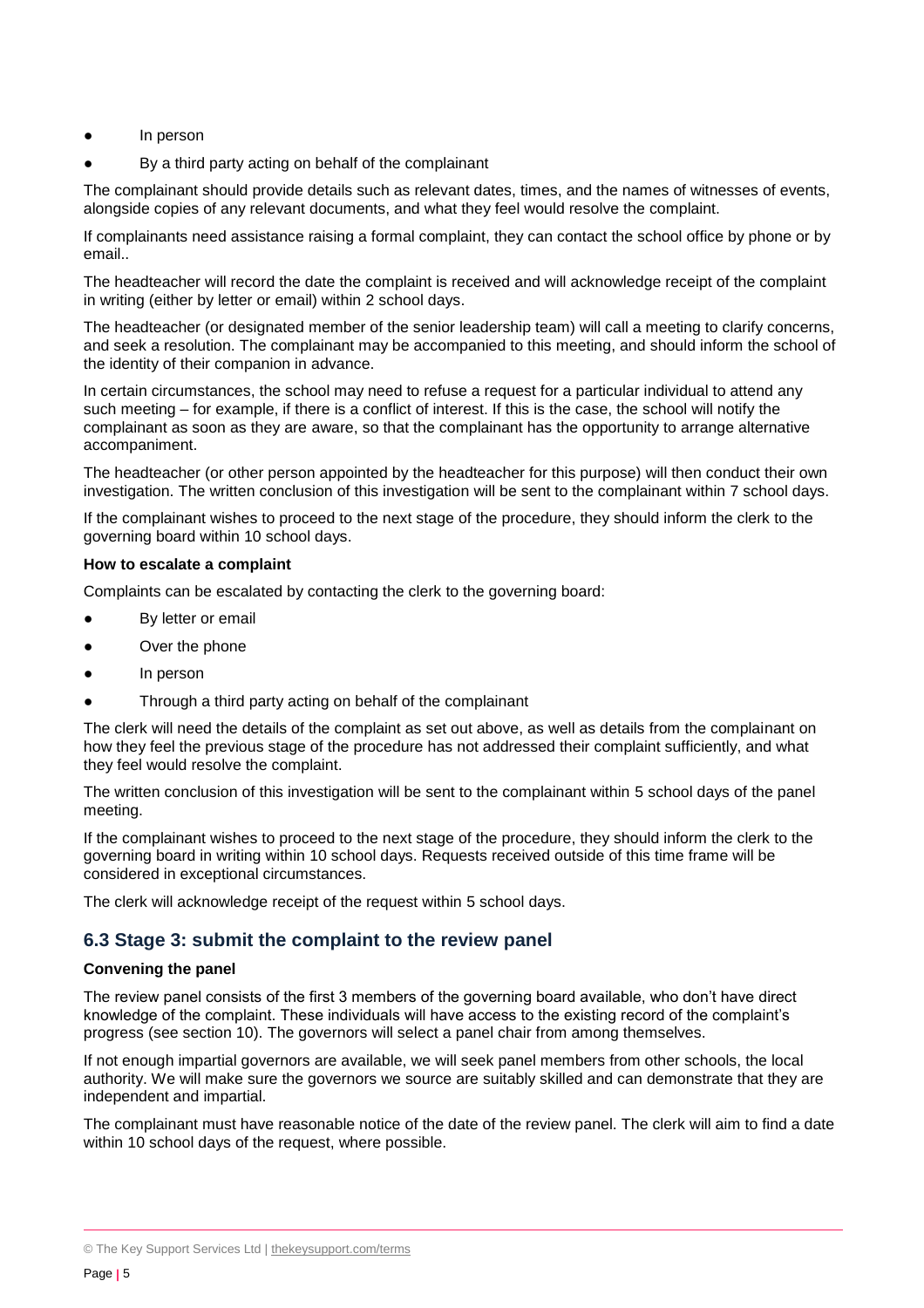If the complainant rejects the offer of 3 proposed dates without good reason, the clerk will set a date. The hearing will go ahead using written submissions from both parties.

Any written material will be circulated to all parties at least 5 school days before the date of the meeting.

#### **At the meeting**

The meeting will be held in private. Electronic recordings of meetings or conversations are not normally permitted unless a complainant's own disability or special needs require it. Prior knowledge and consent of all parties attending will be sought before meetings or conversations take place. Consent will be recorded in any minutes taken.

At the review panel meeting, the complainant and representatives from the school, as appropriate, will be present. Each will have an opportunity to set out written or oral submissions prior to the meeting.

The complainant must be allowed to attend the panel hearing and be accompanied by a suitable companion if they wish. We don't encourage either party to bring legal representation, but will consider it on a case-by-case basis. For instance, if a school employee is called as a witness in a complaint meeting, they may wish to be supported by their union.

Representatives from the media are not permitted to attend.

At the meeting, each individual will have the opportunity to give statements and present their evidence, and witnesses will be called as appropriate to present their evidence.

The panel, the complainant and the school representative will be given the chance to ask and reply to questions. Once the complainant and school representatives have completed presenting their cases, they will be asked to leave and evidence will then be considered.

The panel will then put together its findings and recommendations from the case. The panel will also provide copies of the minutes of the hearing and the findings and recommendations to the complainant and, where relevant, the subject of the complaint, and make a copy of the findings and recommendations available for inspection by the headteacher.

#### **The outcome**

The committee can:

- Uphold the complaint, in whole or in part
- Dismiss the complaint, in whole or in part

If the complaint is upheld, the committee will:

- Decide the appropriate action to resolve the complaint
- Where appropriate, recommend changes to the school's systems or procedures to prevent similar issues in the future

<span id="page-5-0"></span>The school will inform those involved of the decision in writing within 5 school days of the panel meeting.

## **7. Complaints against the headteacher, a governor or the governing board**

## **7.1 Stage 1: informal**

Complaints made against the headteacher or any member of the governing board should be directed to the clerk to the governing board in the first instance.

If the complaint is about the headteacher or one member of the governing board (including the chair or vicechair), a suitably skilled and impartial governor will carry out the steps at stage 1 (set out in section 6 above).

## **7.2 Stage 2: formal**

If the complaint is:

<sup>©</sup> The Key Support Services Ltd | [thekeysupport.com/terms](https://thekeysupport.com/terms-of-use)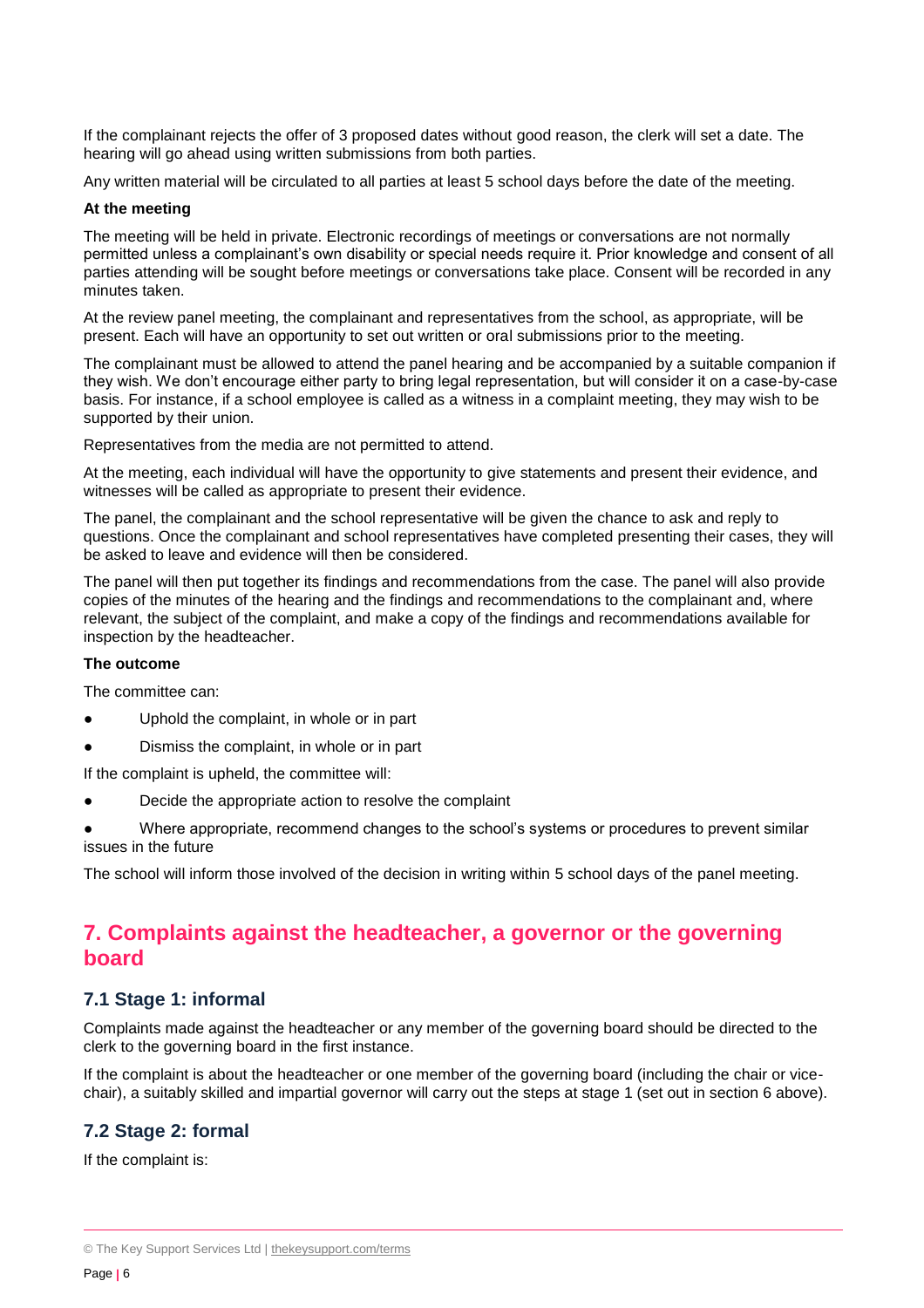- Jointly about the chair and vice-chair or
- The entire governing board or
- The majority of the governing board

An independent investigator will carry out the steps in stage 2 (set out in section 6 above). They will be appointed by the governing board, and will write a formal response at the end of their investigation.

## **7.3 Stage 3: review panel**

If the complaint is:

- Jointly about the chair and vice-chair or
- The entire governing board or
- The majority of the governing board

A committee of independent governors will hear the complaint. They will be sourced from local schools, the local authority and will carry out the steps at stage 3 (set out in section 6 above).

## <span id="page-6-0"></span>**8. Referring complaints on completion of the school's procedure**

If the complainant is unsatisfied with the outcome of the school's complaints procedure, they can refer their complaint to the DfE.

The DfE will not re-investigate the matter of the complaint. It will look at whether the school's complaints policy and any other relevant statutory policies that the school holds were adhered to. The DfE also looks at whether the school's statutory policies adhere to education legislation.

The DfE will intervene where a school has:

- Failed to act in line with its duties under education law
- Acted (or is proposing to act) unreasonably when exercising its functions

If the complaints procedure is found to not meet regulations, the school will be asked to correct its procedure accordingly.

For more information or to refer a complaint, see the following webpage:

<https://www.gov.uk/complain-about-school>

We will include this information in the outcome letter to complainants.

## <span id="page-6-1"></span>**9. Persistent complaints**

## **9.1 Unreasonably persistent complaints**

Most complaints raised will be valid, and therefore we will treat them seriously. However, a complaint may become unreasonable if the person:

● Has made the same complaint before, and it's already been resolved by following the school's complaints procedure

Makes a complaint that is obsessive, persistent, harassing, prolific, defamatory or repetitive

Insists on pursuing a complaint that is unfounded, or out of scope of the complaints procedure, beyond all reason

Pursues a valid complaint, but in an unreasonable manner e.g. refuses to articulate the complaint, refuses to co-operate with this complaints procedure, or insists that the complaint is dealt with in ways that are incompatible with this procedure and the time frames it sets out

<sup>©</sup> The Key Support Services Ltd | [thekeysupport.com/terms](https://thekeysupport.com/terms-of-use)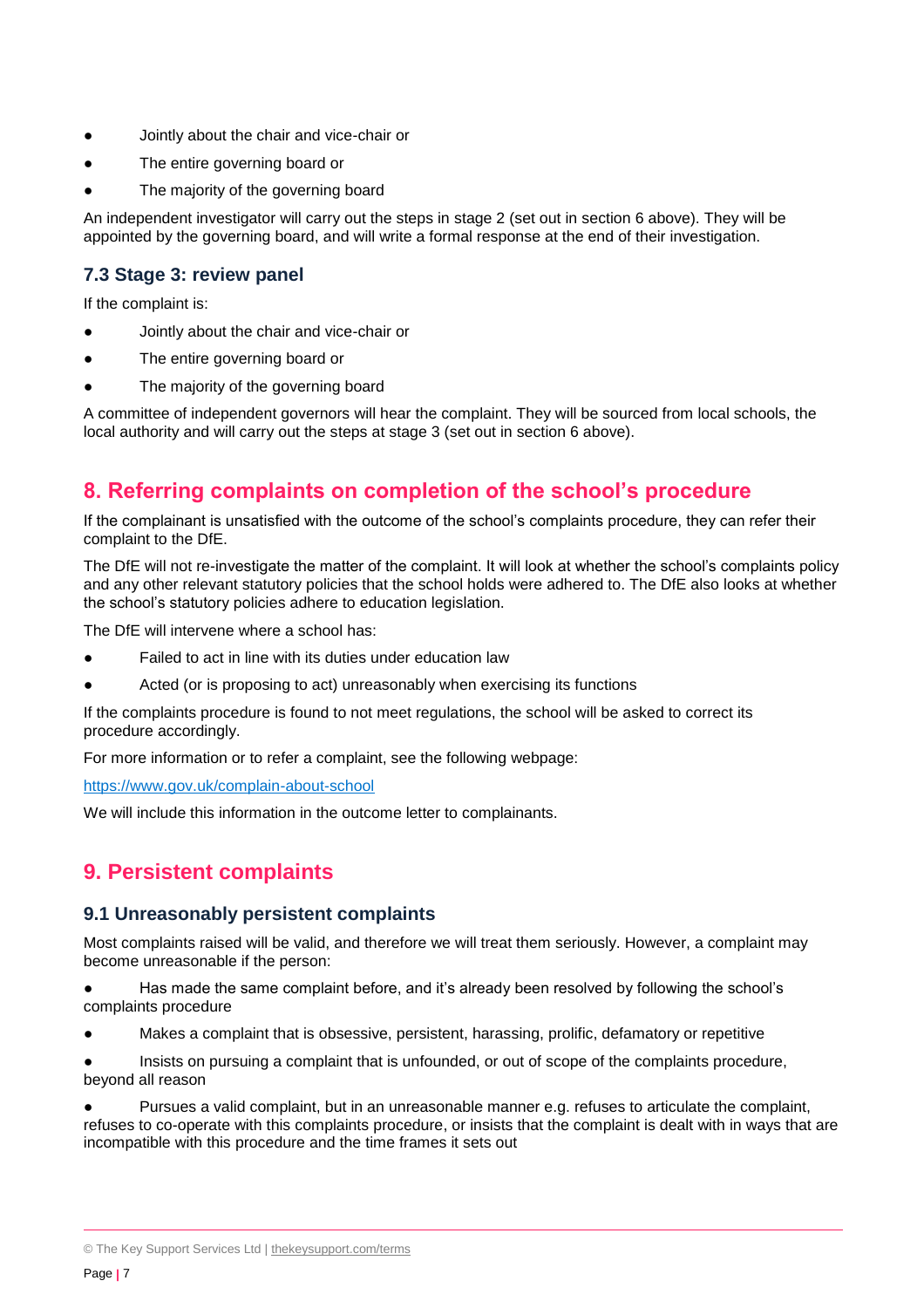- Makes a complaint designed to cause disruption, annoyance or excessive demands on school time
- Seeks unrealistic outcomes, or a solution that lacks any serious purpose or value

#### **Steps we will take**

We will take every reasonable step to address the complainant's concerns, and give them a clear statement of our position and their options. We will maintain our role as an objective arbiter throughout the process, including when we meet with individuals. We will follow our complaints procedure as normal (as outlined above) wherever possible.

If the complainant continues to contact the school in a disruptive way, we may put communications strategies in place. We may:

- Give the complainant a single point of contact via an email address
- Limit the number of times the complainant can make contact, such as a fixed number per term
- Ask the complainant to engage a third party to act on their behalf, such as [Citizens Advice](https://www.citizensadvice.org.uk/)
- Put any other strategy in place as necessary

#### **Stopping responding**

We may stop responding to the complainant when all of these factors are met:

- We believe we have taken all reasonable steps to help address their concerns
- We have provided a clear statement of our position and their options
- The complainant contacts us repeatedly, and we believe their intention is to cause disruption or inconvenience

Where we stop responding, we will inform the individual that we intend to do so. We will also explain that we will still consider any new complaints they make.

In response to any serious incident of aggression or violence, we will immediately inform the police and communicate our actions in writing. This may include barring an individual from our school site.

## **9.2 Duplicate complaints**

If we have resolved a complaint under this procedure and receive a duplicate complaint on the same subject from a partner, family member or other individual, we will assess whether there are aspects that we hadn't previously considered, or any new information we need to take into account.

If we are satisfied that there are no new aspects, we will:

Tell the new complainant that we have already investigated and responded to this issue, and that the local process is complete

Direct them to the DfE if they are dissatisfied with our original handling of the complaint

If there are new aspects, we will follow this procedure again.

## **9.3 Complaint campaigns**

Where the school receives a large volume of complaints about the same topic or subject, especially if these come from complainants unconnected with the school, the school may respond to these complaints by:

- Publishing a single response on the school website
- Sending a template response to all of the complainants

<span id="page-7-0"></span>If complainants are not satisfied with the school's response, or wish to pursue the complaint further, the normal procedures will apply.

## **10. Record keeping**

<sup>©</sup> The Key Support Services Ltd | [thekeysupport.com/terms](https://thekeysupport.com/terms-of-use)